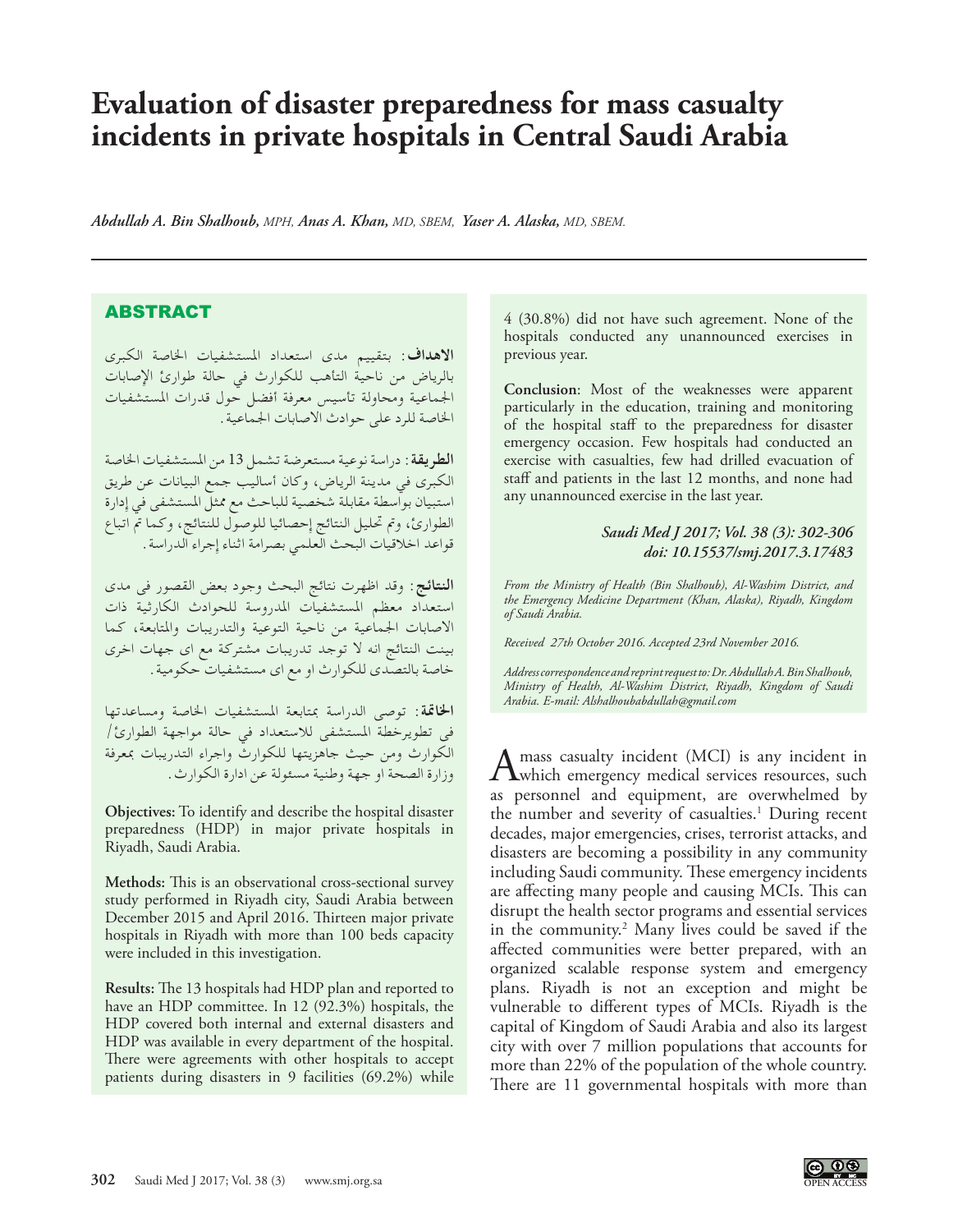100 beds capacity in Riyadh. It is considered a strategic and economic requirement to make our hospitals and health facilities, including the private sector, prepared to emergency situations.<sup>3</sup>

In Saudi Arabia most hospitals in Jeddah faced a critical situation in 2009 due to floods. This raised many questions in the Ministry of Health (MOH) and higher authorities about the preparedness of hospitals not in Jeddah area only, but also in the entire Kingdom. The role and importance of hospitals during disasters is essential to save as many lives as possible.<sup>4</sup> Emergency preparedness in the hospitals is a key success factor for any effective emergency and MCI management practices. In fact, hospitals play a significant role in health care infrastructure in a community.<sup>5</sup>

Recently, Saudi Arabia has become a typical region for natural hazards (floods, storms, earthquake, Middle East Respiratory Syndrome (MERS), landslides, and so forth) and/or human-made hazards (fires, explosives, structural collapse, transportation event, and so forth) that markedly could affect a large number of people. The MOH realized that making hospitals and health facilities safe from disasters is an essential strategic and economic requirement. The failure of hospitals to face disasters and MCIs and save lives cost KSA too high as compared to the cost of making hospitals safe and well prepared to face MCI.6

The aim of this work was to investigate the hospital disaster preparedness (HDP) in 13 major Riyadh private hospitals in case of MCIs. Although there are controversies on the difference between disasters and MCI, the present study focused on having many casualties as sudden casualties of trauma only in urban healthcare system. Since there are no Saudi national standards for disaster management, this study was carried out as a part of MOH supervising the private hospitals to assess the current situation. This research was carried out as part of Master of Public Health (MPH) requirements and sponsored by the MOH. This study endeavored to establish a better knowledge about the capabilities of private hospitals in Riyadh to respond to MCIs that might occur.

**Methods.** The present research was an observational cross sectional study involving major private hospitals in Riyadh, Saudi Arabia. This study was conducted in

**Disclosure**. Authors have no conflict of interests, and the work was not supported or funded by any drug company.

Riyadh from December 2015 to April 2016. Thirteen private hospitals in Riyadh were included in this investigation. According to information from MOH, there were 15 major large private hospitals (more than 100 beds) in Riyadh. All of them were included, but 2 of them were excluded as it was new and not all specialties and operations were established yet, and there was a fire accident near the place at the time of data collection. The study was limited to hospitals with a capacity of 100 or more beds as such organizations were assumed to be more inclusive in their technical, administrative, and institutional structures and could have a role during disaster of MCIs.

The inclusion criteria were: Riyadh Private Hospitals more than 100 beds capacity, all the specialties Hospitals (covering all medical and surgical services), full operation, had emergency department and intensive care unit (ICU), and with in-patient pharmacy. The exclusion criteria were: hospitals less than 100 beds, and restricted specialty hospitals.

Data was collected through a questionnaire with both open ended and closed questions through an interview with key informants in the hospital such as the hospital administrators, emergency managers and/ or a member of the hospital emergency preparedness and response committee. Data were recorded via taking notes during interviews and collected through semistructured interviews. Personal site visits and contact with subjects were used to approach the participants. All of the subjects who were approached agreed to participate in the study. The main researcher himself conducted the interviews and he was not a worker at any of the hospitals, and relationships between him and participants were not established before the interviews. All interviews were conducted in the offices of the participants while ensuring a private and secure environment. Interviews lasted for a minimum of 30 minutes and maximum for an hour. Data collection was ended after interviewing the hospital key informants.

Interview questions were adopted from WHO toolkit for assessing health-system capacity for crisis management and hospital emergency response checklist.7,8 Questions were mainly related to preparedness of the hospital to MCI and the capacity of the hospital for surge in emergency events. The tool was modified for use reviewed by experts in the field, and a pilot study was conducted at King Saud University Medical City Emergency and Disaster Preparedness Committee, Riyadh, Saudi Arabia.

Research ethics approval was obtained from the Institutional Review Board (IRB) at the College of Medicine, King Saud University, Saudi Arabia (Ref. No.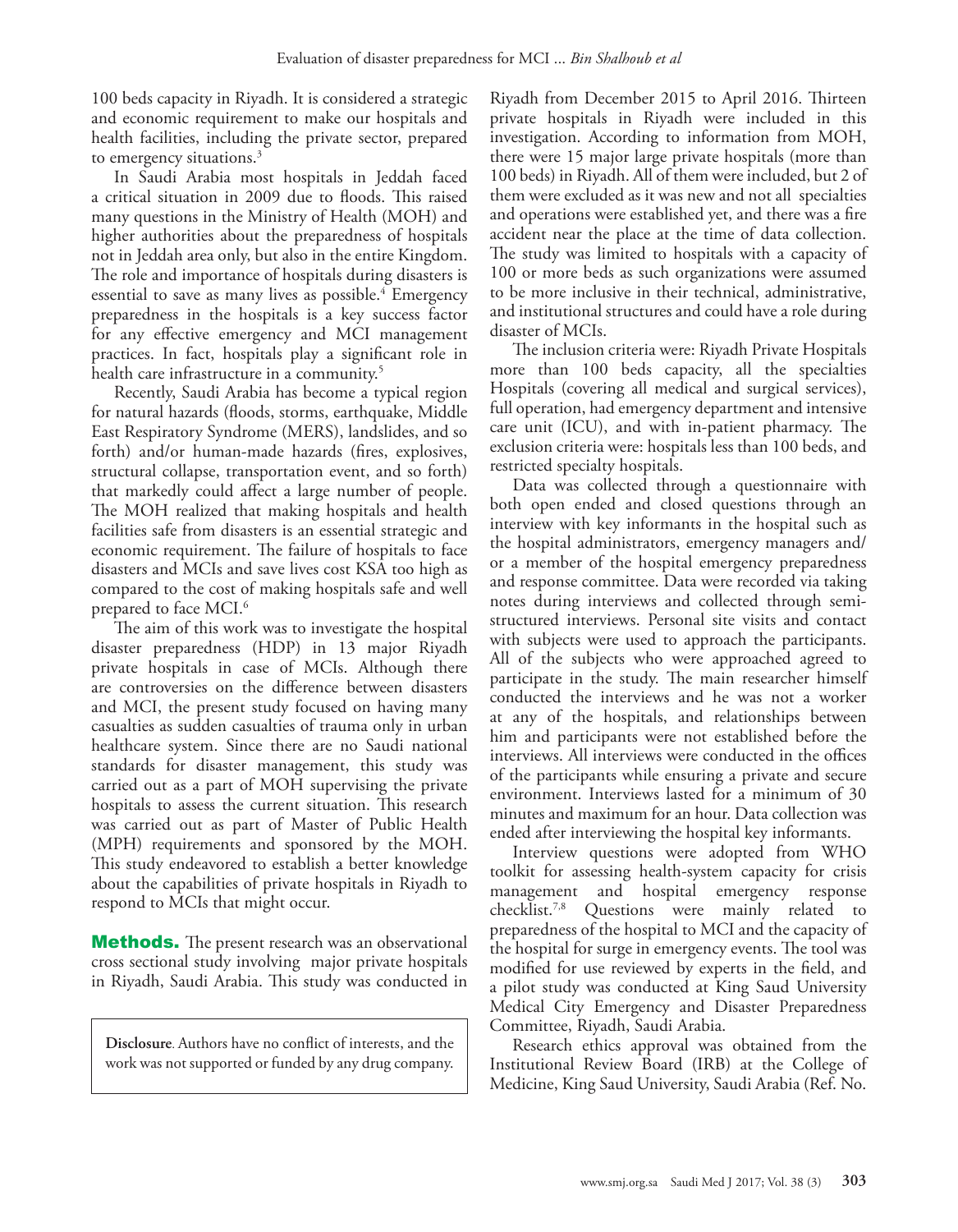16/0526/IRB on 25.01.2016). The participants were assured that the name of the hospital, or the participants will not be declared and cannot be traced by any mean. They were reminded that there are no standards for disaster management were issued by the MOH, and appreciated that all activities in this regards are carried out by the hospital eager to improve and secure their operations and meet any international quality accreditation they chose. No negative implications of any mean were intended to the participating hospitals.

The data was analyzed using descriptive statistics and analyzed using Statistical Package for Social Science Software version 22.0 (SPSS Inc, Chicago, IL, USA).

**Results.** The findings of the present research were based on the information obtained during interviews with the hospitals key informant that answered the open-ended and closed questions in the questionnaire and the disaster plan checklist prepared by the researcher.

Regarding the staff workers power, the total hospital physician ranged from 51 to 406 (140.6  $\pm$  89.4), while the total number of nurses ranged from 167 to 950  $(320 \pm 210.9)$ . The number of ambulances owned by the 13 hospitals ranged from 2 to 4  $(2.9 \pm 0.7)$ . There was only one hospital of the thirteen had an on-site helipad. Two hospitals of the 13 have no blood bank and if they needed blood they had an agreement with another hospital to supply them; however, they did not know how long it will take to receive the blood from them. All of the 13 hospitals had fatalities management. All the hospitals have internal pharmacy. Eight (61.5%) have a stockpile of antidotes (for organophosphate and cyanide) maintained by the pharmacy. Most of the pharmacies (92.3%) monitored daily medication usage on a changing baseline (**Table 1**).

Table 1 - Current patient care capacity and total hospital staff in the studied hospitals.

| Current patient care capacity           | Range       | Mean  | <b>SD</b> |
|-----------------------------------------|-------------|-------|-----------|
| Average staffed beds                    | $130 - 430$ | 115.4 | 35.7      |
| Total number of beds                    | $182 - 620$ | 216.5 | 98.0      |
| Emergency room beds                     | $6 - 40$    | 15.4  | 8.1       |
| Beds with negative air flow             | $3 - 29$    | 10.3  | 6.9       |
| Monitored beds                          | $20 - 100$  | 52.8  | 20.0      |
| Ventilators                             | $8 - 60$    | 39.1  | 15.9      |
| Surge capacity                          | $0 - 120$   | 29.1  | 33.0      |
| Number of physicians                    | $51 - 406$  | 140.3 | 89.4      |
| Number of nurses                        | $167 - 950$ | 320.0 | 210.9     |
| Administrators                          | $86 - 522$  | 286.5 | 127.0     |
| Other (janitor, security, and so forth) | 59 - 386    | 145.1 | 91.0      |
| Ambulance                               | $2 - 4$     | 2.9   | 0.7       |

**Table 2** demonstrated that all the 13 hospitals had HDP plan and reported to have HDP committee. In 12 (92.3%) hospitals the HDP covered both internal and external disasters and HDP was available in every department of the hospital. The HDP in 11 hospitals (84.6%) was based on an "all hazards" approach. There were an agreements with other hospitals to accept patients during disasters in 9 facilities (69.2 %) while 4 (30.8%) did not have such agreement. All hospitals reported who was responsible of training and educating of the staff about the HDP to make the hospital staff familiarized with their roles during disasters. All hospitals had plan indicate the need for formal training of staff in emergency medicine. In only 2 (15.4%) hospitals the key informants said that it had conducted workshops to facilitate staff awareness and to make their staff receive orientation to HDP (**Table 3**). All hospitals reported to do drills for the HDP, but when asked about their reference only 2 hospitals showed it. Moreover, none of the hospitals conducted any unannounced exercises in the last year. Moreover, only 2 (15.4%) of the studied

Table 2 - Hospital disaster plan (HDP) in the studied hospitals.

| General considerations about HDP                                                                                                        | <b>Yes</b><br>$n \quad (\%)$ | No<br>$n \ (\%)$ |
|-----------------------------------------------------------------------------------------------------------------------------------------|------------------------------|------------------|
| Does the hospital have HDP plan?                                                                                                        | 13 (100)                     | $\Omega$         |
| Is there HDP Committee?                                                                                                                 | 13 (100)                     | $\Omega$         |
| Does the HDP cover both internal and<br>external disasters?                                                                             | 12(92.3)                     | 1(7.7)           |
| Is the HDP available in every department of<br>the hospital?                                                                            | 12(92.3)                     | 1(7.7)           |
| Is the HDP based on an "all hazards"<br>approach? (Please indicate the hazards covered<br>by the plan)                                  | 11 (84.6)                    | 2(15.4)          |
| Does the HDP have details on any agreements<br>with other Hospitals or healthcare centers who<br>will accept patients during disasters? | 9(69.2)                      | 4(30.8)          |

Table 3 - Training and education about HDP in the studied hospitals.

| Training and education                                                                        | Yes<br>$n \ (\%)$ | No<br>$n \ (%)$ |
|-----------------------------------------------------------------------------------------------|-------------------|-----------------|
| The plan indicate who is responsible of<br>training and educating staff                       | 13 (100)          | $\Omega$        |
| The plan show how hospital staff will<br>be familiarized with their roles during<br>disasters | 13 (100)          |                 |
| The plan indicate the need for formal<br>training of staff in emergency medicine              | 13 (100)          |                 |
| The hospital conduct workshops to<br>facilitate staff awareness                               | 2(15.4)           | 11 (84.6)       |
| All staff receives orientation to the HDP                                                     | 2(15.4)           | 11 (84.6)       |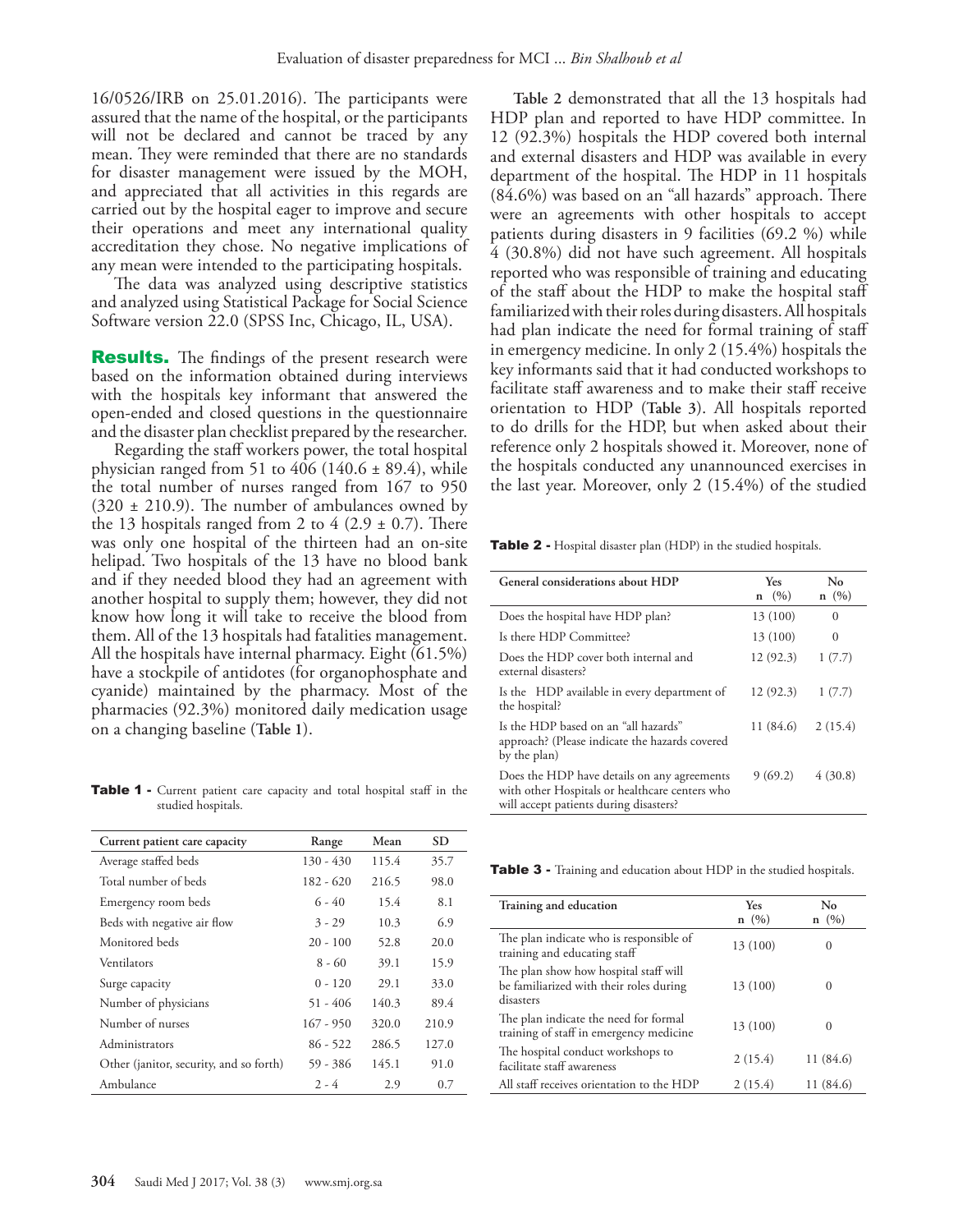hospitals had conducted exercise with casualties, and had drilled evacuation of staff and patients in the last 12 months (**Table 4**).

Two (15.4%) hospitals did exercise for the HDP in the last 3 months, 3 (23.1%) did it in the last 6 months, 2 hospitals (15.4%) did it in the last 9 months, and 6 (46.1%) did not perform any exercise to the HDP during the last 12 months (**Table 5**).

**Discussion.** Despite that MCIs were rare in the last decades in Riyadh, it is essential that hospitals are prepared to disasters due to the possibility of an emergency event causing increase in MCI. The number of private hospitals is increasing in Riyadh and this prompted the researcher to study disaster preparedness at its large private hospitals. The present study used a HDP assessment toolkit to determine the knowledge, attitudes, and practices of the hospital managers at 13 major private hospitals in Riyadh regarding disaster and emergency preparedness in case of MCI.

The present work showed that there was no single hospital of the studied ones faced an actual disaster, or MCIs since it were established, and so the emergency disaster plan (EDP) was not experienced until now. This study found that there was a plan for HDP in each of the 13 hospitals included in the study; however, certain components of the plan were deficient or missing in some hospitals. During the interview, it was noticed that many of the respondents did not believe that MCI's is expected in Riyadh and they only prepared the plan and make sure that it would be implemented. This was confirmed when it was noticed that exercises and drills for the HDP were not performed in most hospitals in the last year and may be ever. Hospitals need a well-documented and tested plan in order to respond effectively and efficiently to disasters. A disaster plan is not an aim by itself and having one does not mean that the hospital is prepared when MCI occurs. $9,10$ 

The results of the present work showed that most of the plans in the studied hospitals were set its disaster risk profile of the hospital and objective in relation to motor vehicle accidents and floods and is not adequately cover the "all hazards" process and "whole health" approach as recommended by the WHO.<sup>11</sup> The HDP might need to be reconstructed and reviewed in order to include response to internal disasters such as fire, collapse of hospital, flooding and external disasters such as terrorist attack, storms, earthquake, landslides, explosives, structural collapse, transportation event and so forth).<sup>12</sup> According to Adini et al<sup>13</sup> the national healthcare systems in a country were required to prepare an effective response model to manage emergencies due

Table 4 - Exercise and drills about HDP in the studied hospitals.

| Exercise and drills                                                             | Yes      | No        |
|---------------------------------------------------------------------------------|----------|-----------|
| Do you do drills?                                                               | 13 (100) | $\Omega$  |
| Hospital has conducted an exercise with<br>casualties?                          | 2(15.4)  | 11 (84.6) |
| At least one exercise in the last year was<br>unannounced?                      | $\theta$ | 13 (100)  |
| Hospital has drilled evacuation of staff<br>and patients in the last 12 months? | 2(15.4)  | 11 (84.6) |

Table 5 - The date of last exercise for HDP in the studied hospitals.

| The data of last exercise | n  | (%)    |
|---------------------------|----|--------|
| 3 months ago              | 2  | (15.4) |
| 6 months ago              | 3  | (23.1) |
| 9 months ago              | 2  | (15.4) |
| More than one year ago    | 6  | (46.1) |
| Total                     | 13 | (100)  |

to MCIs. Planning for disaster preparedness should be envisioned as a process rather than a production of a solid plan. To guarantee proper emergency preparedness necessitates a structured methodology to put EDP. This plan will enable an objective assessment of the level of readiness to respond during MCIs.

Most of the studied hospitals were found to have weaknesses in terms of training and education, and monitoring and evaluation of EDP. There was weakness in the disaster preparedness in conducting no workshops and training to assist staff awareness and to make them receive orientation to the hospital EDP. The present results were in agreement with the study of Bajow and Alkhalil<sup>14</sup> that investigated the HDP in Jeddah area. They reported that hospitals in Jeddah area had tools and indicators in hospital preparedness, but with lack of training and management during disaster.

Most of the key informants that have been interviewed from the private hospitals in Riyadh believed that Riyadh was less subjected to natural disasters as it had no history of natural disasters. However, they admitted of the possibility of man-made catastrophe, or terrorism attack as a cause of MCIs. One of the raised worry of the private hospitals' administrations was the cost and bills for management of victims from MCIs. They proposed that there should be a clear written agreement, or memorandum between MOH and private hospitals on the hospital bills for patients received during MCIs. Such agreement will protect the patients send to private hospitals during disasters from facing huge hospital bills and high fees in the private sector and will also keep the